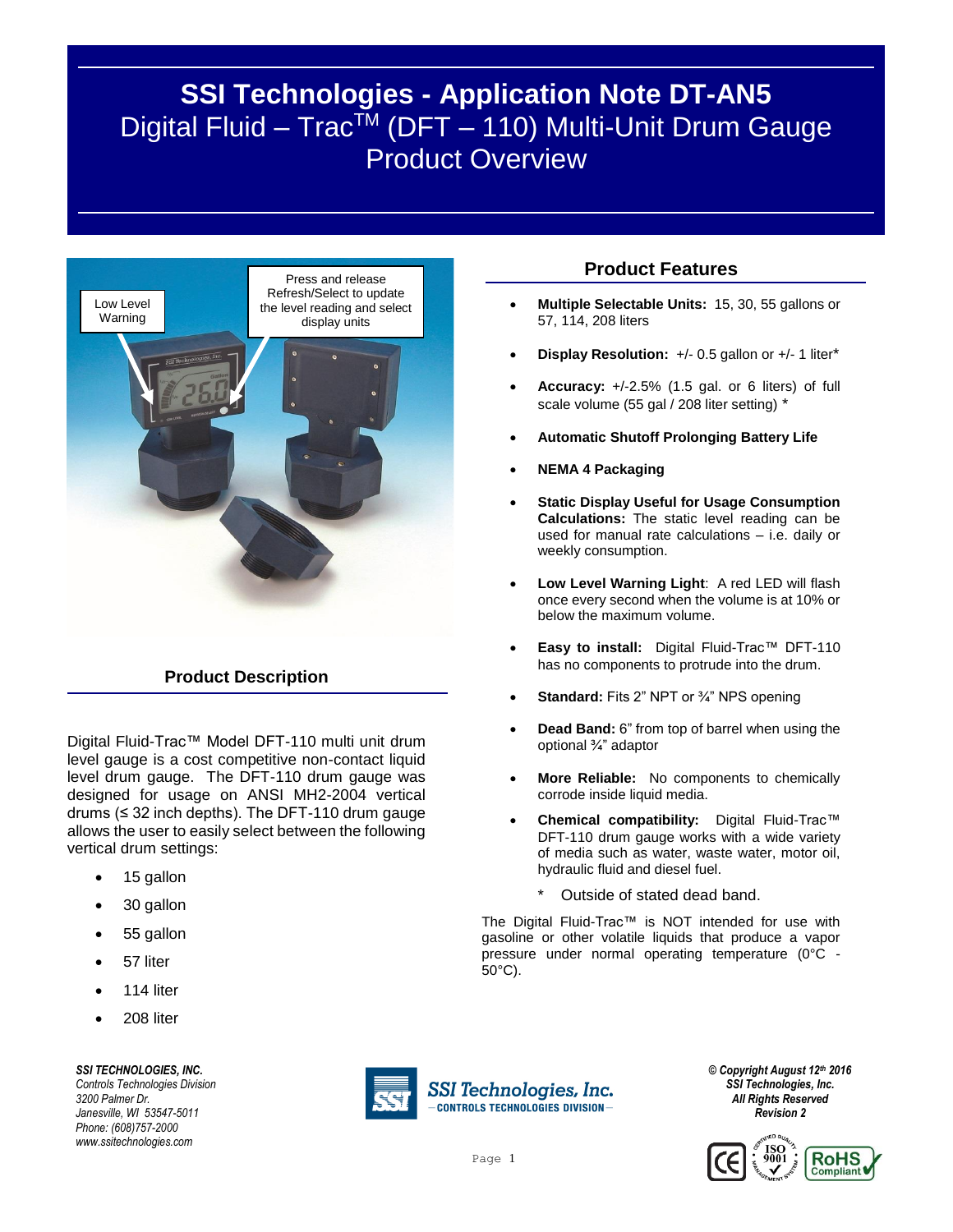# **SSI Technologies - Application Note DT-AN5** Digital Fluid – Trac<sup>TM</sup> (DFT – 110) Multi-Unit Drum Gauge Product Overview

### **Measurement Technology**

The Digital Fluid-Trac™ DFT-110 drum level gauge uses ultrasonic technology to generate a highfrequency sound wave and measures the time for the echo to reflect off the target fluid's surface and return. The distance from the Digital Fluid-Trac's sensor to the liquid is calculated based on the speed of sound.

The Digital Fluid-Trac™ DFT-110 has a LCD which displays the liquid level pictorially as well as in gallon (or liter) units. The display shows the level reading from the last time the Refresh/Select button was pressed.

When the Refresh/Select button is pressed and released, the DFT-110's back-light is illuminated and 8.8.8. is displayed for 4 seconds to indicate the unit is in test mode. The unit continuously monitors the media in the vertical drum for 7 seconds and then displays the liquid level. The level reading will remain static until the Refresh/Select button is depressed again.

20 seconds after the button was pressed, the unit will go into a battery saver mode where the backlight is shut off. The liquid level reading will be displayed for 5 minutes before the display turns off.

A low-level warning light (red LED located on the bottom left of the LCD display), will flash once every second when the liquid level is  $\epsilon$  = 10% the maximum volume. Note: This warning light does not operate once the unit has powered down in battery saver mode.

### **Electrical Interface**

The Digital Fluid-Trac™ DFT-110 drum gauge is powered by two 9 volt batteries (not included). The unit can run on alkaline or lithium batteries.

If the battery life is low (voltage is below 14.2 volts), "LoB "will continuously flash to notify the user to replace the batteries.

# **Displaying the DFT-110 Setting**

- a) *Press and hold the Refresh/Select button down for 7 seconds*. The drum size will be displayed. And the selected units (Liter or Gallon) will be flashing.
- b) *Release the Refresh/Select button* and the unit will automatically go back into test mode (indicated by 8.8.8) in 20 seconds.

#### **Selecting the Display Units**

The Digital Fluid-Trac™ DFT-110 multi-unit drum gauge can set to display the level reading in one of six different configurations - gallons (15, 30, 55) or liters (57, 114, 208).

*a) Enter the Select Mode*: Press and hold the Refresh/Select button down for 7 seconds to enter the Select Mode. The unit will display Liter and Gallon. One of the units will be flashing.

*Note: If you release the button too soon, the DFT-110 will be in test mode.* 

*SSI TECHNOLOGIES, INC. Controls Technologies Division 3200 Palmer Dr. Janesville, WI 53547-5011 Phone: (608)757-2000 www.ssitechnologies.com*

.



SSI Technologies, Inc. **CONTROLS TECHNOLOGIES DIVISION-**

*© Copyright August 12th 2016 SSI Technologies, Inc. All Rights Reserved Revision 2*

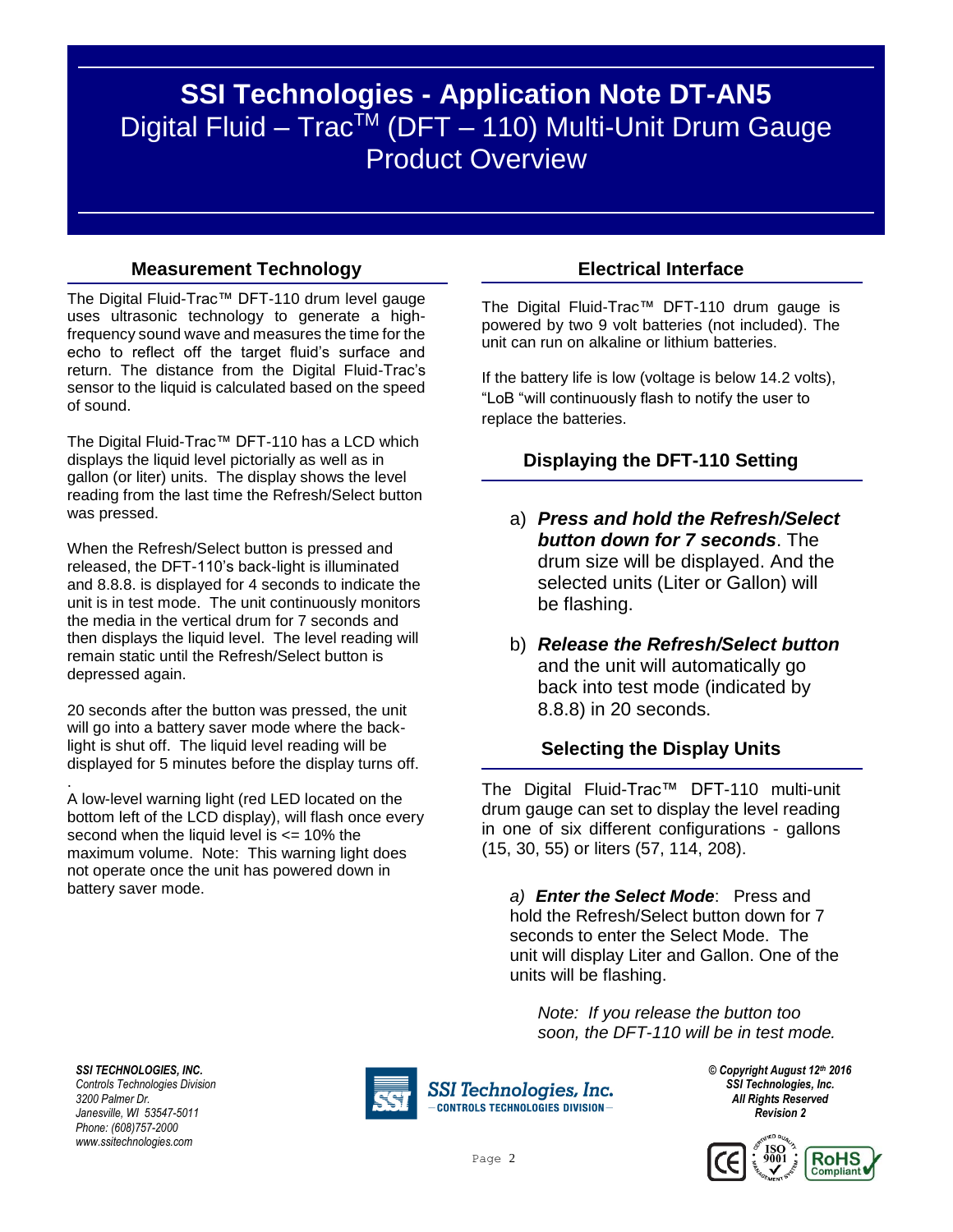# **SSI Technologies - Application Note DT-AN5** Digital Fluid – Trac<sup>TM</sup> (DFT – 110) Multi-Unit Drum Gauge Product Overview

- *b) Switch the Desired Units:* Press and release the Refresh/Select button to switch between the units.
- *c) Select the Desired Units:* When the units (Liter or Gallon) desired is flashing, press and hold the Refresh/Select button for 7 seconds to select the units. The units will stop flashing and the drum size will start flashing.
- *d) Switch the Desired Drum Size*: Press and release the Refresh/Select button to switch between the drum sizes.
- *e) Select the Desired Drum Size:*  When the drum size desired is flashing, press and hold the Refresh/Select button for 7 seconds to select the drum size. The drum size will stop flashing.
- *f) Return to Test Mode:* Press and hold the button until 8.8.8. is displayed – this indicates test mode.

### **Testing With the DFT-110**

- a) After you have selected the proper units and drum size for your application, *Press and release the Refresh/Select button.*
- b) The DFT-110's back-light is illuminated and 8.8.8. is displayed for 4 seconds to indicate the unit is in *test mode.*
- c) The DFT-110 continuously monitors the media in the vertical drum for 7 seconds and then displays this liquid level.
- d) *Battery Saver Mode:* 20 seconds after the button was pressed, the back-light is shut off. The static liquid level reading will be displayed for 5 minutes before the display turns off.

*Note: This liquid level displayed is a static value. You must depress the Refresh/Select button to update the liquid level reading.*

e) A *low-level warning light* (red LED located on the bottom left of the LCD display), will flash once every second when the liquid level is  $\epsilon$  = 10% the maximum volume.

*Note: This warning light does not operate once the unit has powered down in battery saver mode.* 

*SSI TECHNOLOGIES, INC. Controls Technologies Division 3200 Palmer Dr. Janesville, WI 53547-5011 Phone: (608)757-2000 www.ssitechnologies.com*



SSI Technologies, Inc. **CONTROLS TECHNOLOGIES DIVISION-**

*© Copyright August 12th 2016 SSI Technologies, Inc. All Rights Reserved Revision 2*